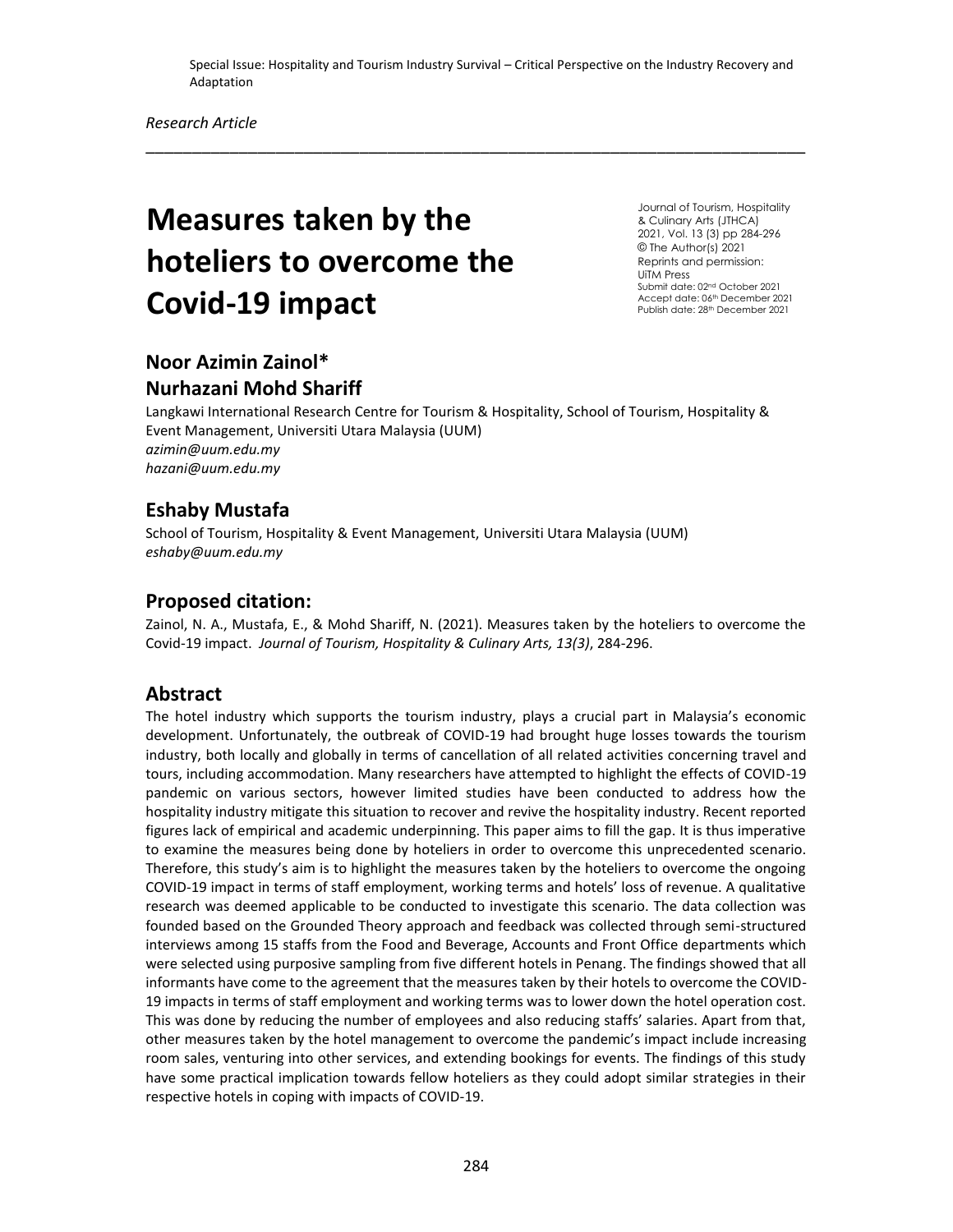#### **Keywords:**

*COVID-19, Hotel Industry, Impact, Measures to Overcome COVID-19, Grounded Theory*

## **1 Introduction**

#### **1.1 Background of the Study**

Tourism has been the third largest contributor to the Malaysian Gross Domestic Product (GDP), after the manufacturing industry and the commodities industry. It was in 2018, that this sector contributed nearly 5.9 percent of the total GDP of Malaysia (Statista, 2020). In the recent years, not only has the tourism industry within Southeast Asia experienced significant levels of growth; but Malaysia has also invested a lot to be able to capitalize on this trend. However, at the end of December 2019, news of an infectious disease had brought uproar around the world. The newly discovered disease, known as COVID-19; was believed to have started in China, which then spread fiercely throughout the other countries in the world, and this is believed to be due to the mobility of tourists travelling inbound and outbound.

COVID-19 had brought huge losses towards the tourism and hospitality industry, both locally and globally. Yang, Li, Lau and Zhu (2021) mentioned that COVID-19 took its toll on hotels with an unenviable task of maneuvering to secure their survival. As per shown by Figure 1, in terms of tourism growth levels, it was seen that fewer number of tourists were forecasted to travel for year 2020 due to COVID-19 threat, despite a steady growth in international tourism for the past 10 years (Malik, 2020). Similar situation was encountered in year 2003 when the world was faced with the Severe Acute Respiratory Syndrome (SARS) outbreak. Nevertheless, the industry bounced back quickly within a year or so as SARS only affected a small number of countries, as compared to COVID-19 which has now been declared as a world pandemic. Thus, a deeper nose dive is expected in international tourism with a longer period for recovery following this current pandemic.



Figure 1: Tourism growth levels 2001 to 2020 (Malik, 2020)

The Malaysian hotel industry has been forced to lay off employees, with many more being given unpaid leaves as well as many being given pay cuts as the Malaysian hotel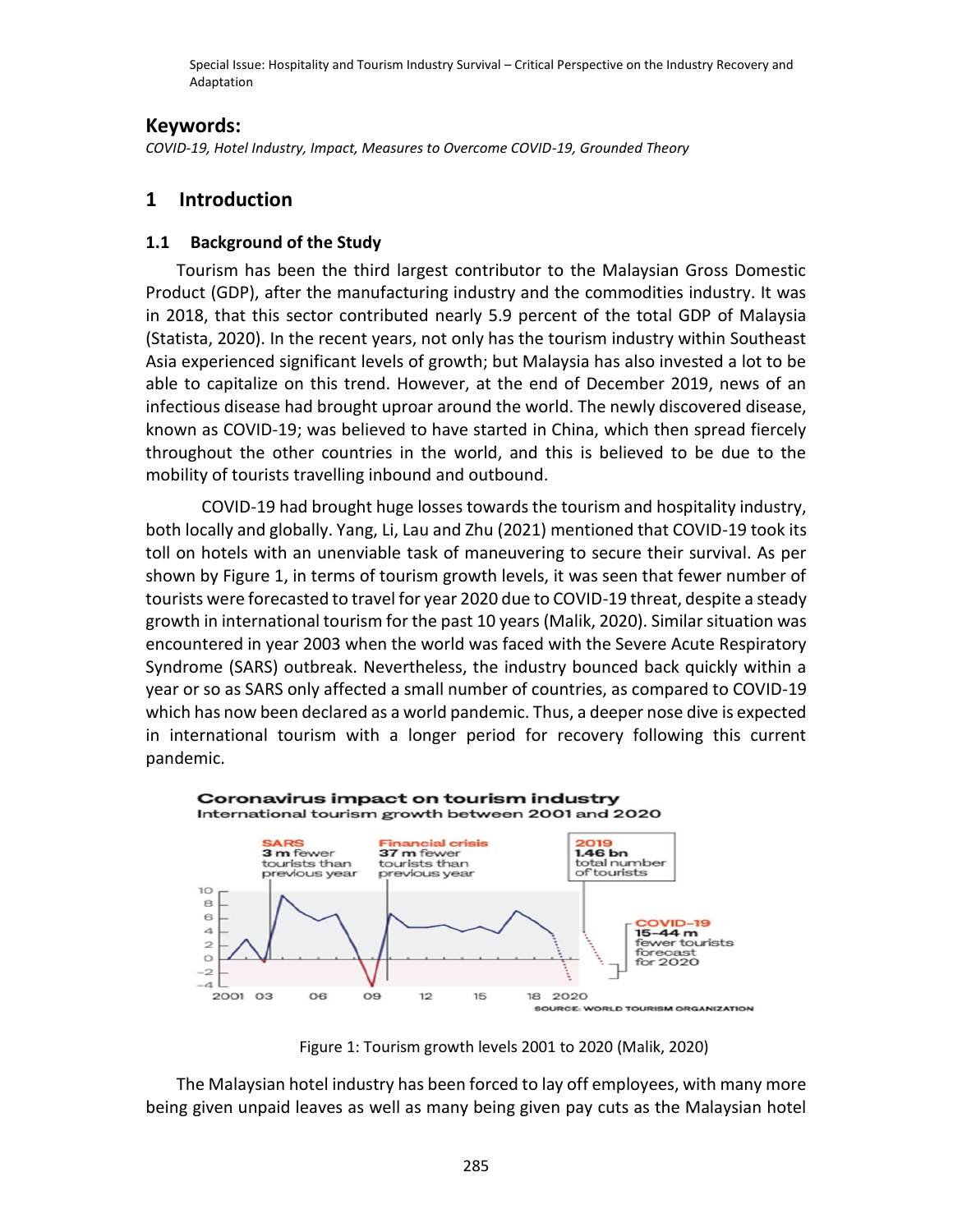sector buckles in the aftermath impacts of this COVID-19 pandemic. The Malaysian Associations of Hotel (MAH) has projected revenue losses worth nearly RM560.72 million during the first Movement Control Order (MCO) in 2020, with the hotel occupancy rates fell to a very dismal 11%. It was also recorded that data on impacts of COVID-19 towards the hotel industry in Malaysia has shown that as per March 20th 2020, from a sample size of over 56,000 hotel industry-based employees, nearly 2,050 people had been laid off, 10,000 had been asked to take unlimited unpaid leaves and a further 5,000 received salary cuts (Mahalingam, 2020).

According to MAH, the impact of the COVID-19 outbreak has resulted in the cancellation of over 157 000 hotel room bookings which brings to the equivalent loss of RM66 million in terms of revenue as of Feb 17, 2020. In another note by MAH, at least 120 hotels have ceased operation either temporarily or permanently due to this pandemic, with RM11.3billion worth of losses being suffered by the hospitality industry and mounting. Clearly, this pandemic has brought a lot of impacts towards the hospitality industry. It is timely that necessary measures be forwarded to counter the impacts of this pandemic to prevent more losses and hence regain survival of the hotel industry. Therefore, the study is focused on identifying the actions taken by hotel operators in Malaysia to survive the direct impacts of COVID-19 towards the industry by exploring the measures being implemented by hoteliers to mitigate the pandemic's effects.

#### **1.2 Problem Statement**

Many researchers have attempted to highlight the effects of COVID-19 pandemic on various sectors (Bonaccorsi et al., 2020; Ashraf, 2020; Baker et al., 2020), however limited empirical studies have been conducted to address how the tourism and hospitality industry mitigate this situation to recover and revive the industry. This is also supported by Yacoub and ElHajjar (2020), who conducted a study to address the managerial reactions of the hotel industry during the COVID-19 pandemic and the potential strategic approaches that hotels might adopt in the future. Athough there were quite a number of recorded figures and measures done by hoteliers being addressed in printed medias especially newspapers recently, however these figures lack of empirical and academic underpinning. Thus, this paper aims to fill the gap in research that maps a way forward as a guide to recover and revive the hospitality industry.

Tourism industry is one of the biggest contributors towards Malaysian economy, with the hotel sector being an important chain of the industry. This is because the industry supports the tourism industry by providing accommodation for travelers. Unfortunately, the outbreak of COVID-19 had undermined the tourism industry and indirectly towards the hotel industry. According to the report by The Star Malaysia, Malaysia recorded a massive drop of 83.4% in tourist arrivals in 2020. The country recorded a total of 4,332,722 international tourist arrivals last year, a marked decrease from the 26,100,784 tourist arrivals recorded in 2019. This is due to the closure of Malaysian borders since March 18, 2020 due to the spread of the COVID-19 pandemic.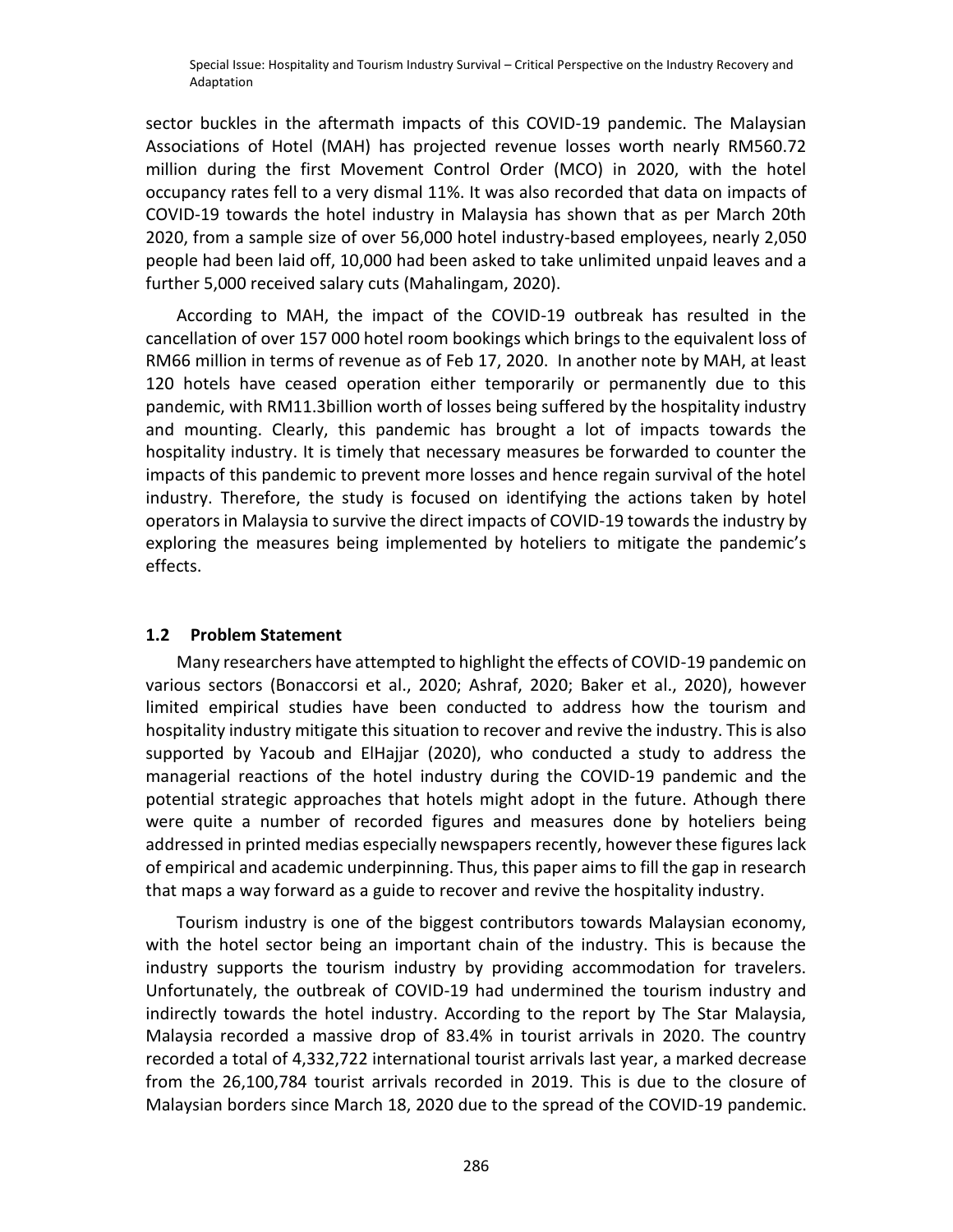In conjunction to this, tourist receipts also plunged by 85.3% from RM86.14 billion in 2019 to RM12.69 billion in 2020.

Year 2020 which was supposed to be a big year for Malaysian tourism due to the launching of the most awaited Visit Malaysia 2020 campaign, has been the worst year ever for the industry. The anticipated campaign was withdrawn, with movement restrictions were imposed in Malaysia, both inbound and outbound. Initially, the hotels and airlines were expecting around 30 million domestic and international tourists with an estimated revenue of USD\$21.5 billion, however, COVID-19 had halted people travelling worldwide. Sadly, this has not only resulted in postponement of major events involving mass gatherings and tour activities in connection to Visit Malaysia 2020 campaign, but also caused the worst crisis that Malaysian hotel industry has ever faced.

Although some hotels were still occupied as quarantine centers during the MCO period, a majority of the hotels had experienced tremendous decline in guest occupancy rates, resulting in massive loss of revenue. Thousands of staff were either given unpaid leave, subjected to salary cuts or even get laid off as the hotel industry is considered as a non-essential service segment, and was not allowed to operate during the MCO period. Many hotels including renowned ones had no better choice than closing their doors due to sudden loss of business during the peak of the pandemic, including the long-standing five star hotels, The Royal Chulan and Istana Hotel in Kuala Lumpur. As previously stated by MAH, the hospitality industry lost RM11.3billion since the pandemic, with at least 120 hotels have either temporarily or permanently ceased their operations due to this pandemic.

Accommodation industry plays a crucial part in Malaysia's economic development. Thus, it is critical to know and understand the strategies taken by these hoteliers to survive during this pandemic as the information gathered would be useful as strategies to be adopted or improvised for other players in the industry who are still struggling to overcome the challenges of COVID-19 towards their business operations. The collected measures could assist in other hotels to construct their action plans for their business survival.

In addition, a study to explore the measures taken by these hotels in order to fight the impact of COVID-19 pandemic is worth conducting as data collected would inform the authorities on the appropriate support that could be provided to assist post-COVID recovery of the hotel industry in Malaysia. As human resources is a critical element in hotel operations as they represent the highest cost percentage in terms of operational cost, it is imperative to examine measures that can be taken to reduce this cost. Therefore, the aim of this study was to identify the measures taken by hoteliers to mitigate the impact of COVID-19 in terms of staff employment and working terms, in addition to reducing hotels' loss of revenue by utilizing the Grounded Theory approach.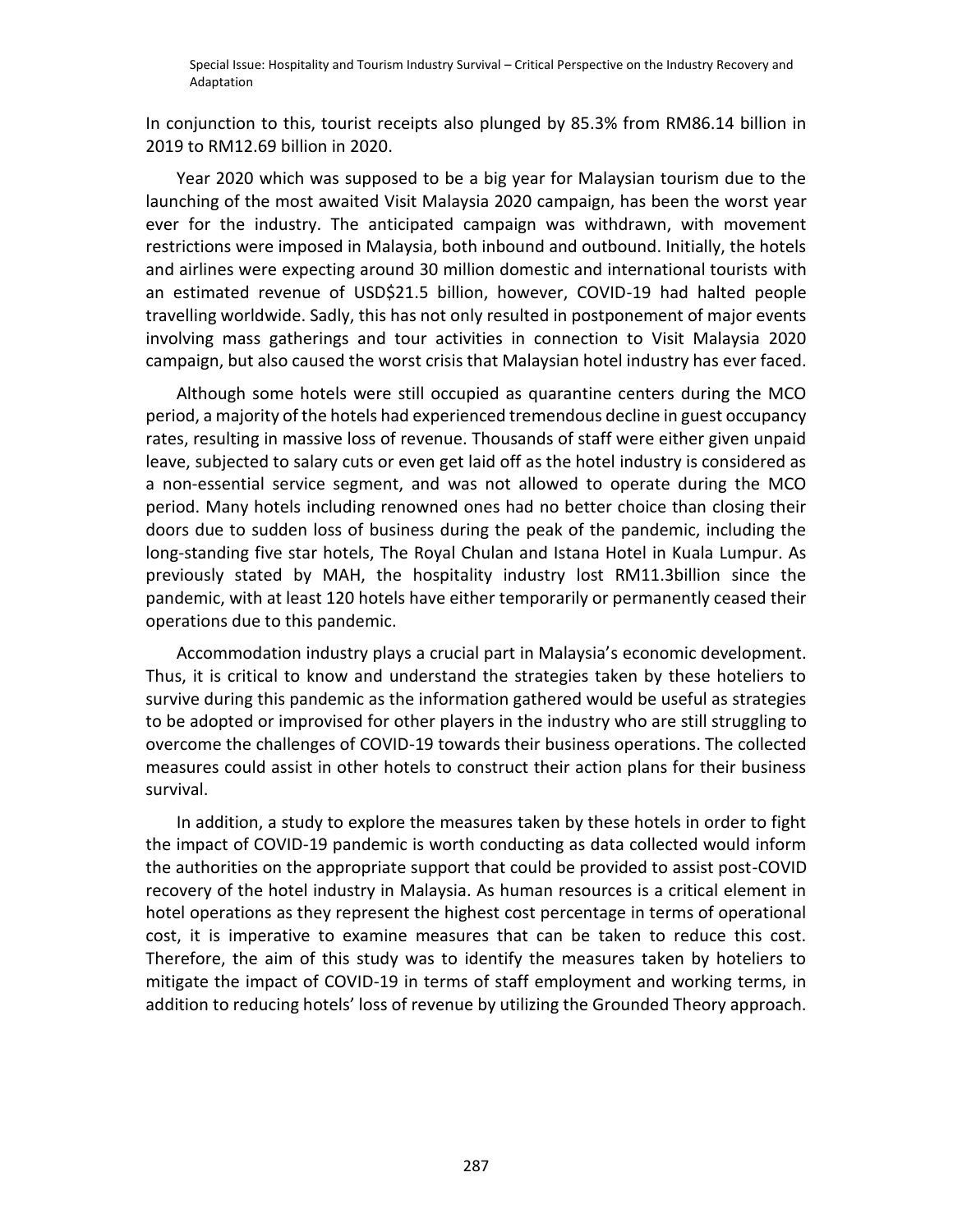### **2 Methodology**

This study is exploratory in nature as not many research has been done regarding this issue, especially concerning the staff employment, working terms and hotels' loss of revenue. Thus, this study seeks to enquire the richness of informants' responses regarding the measures taken by hoteliers' to mitigate the impact of COVID-19 towards the hotel industry. Therefore, qualitative method was being applied to seek the abundance of informants' responses regarding the purpose of the study. The data collection was founded based on the Grounded Theory approach, a methodology initially introduced by Glaser and Strauss (1969). Grounded theory purports that the collected data based on informants' feedback will be utilized to create theories, and according to Strauss and Corbin (1998), relevant aspects could be discovered under specific social fields when utilizing this theory. Consequently, they purported that when adequately employed, the methodology fulfills all the requirements of rigorous scientific research.

Although Grounded Theory does not necessarily produce a formal theory every time it is applied, it has aided in constructing conceptual analyses of a particular experience. Thus, in utilizing this theory, feedback from the informants was collected through semistructured interviews and there were 15 hotel staffs who participated in this study, which were selected using purposive sampling from five different hotels in Penang. Cresswell, Klassen, Plano Clark and Smith (2011) also stated purposive sampling involves identifying and selecting individuals or groups of individuals that are especially knowledgeable or experienced with a phenomenon of interests. This is according to Galvin (2015) who purported that a minimum number of 14 informants would be sufficient for estimating the number of interviews needed to find any themes, assuming a random sample.

These 15 staff has an equal number of staff from each department (Food and Beverage, Front Office and Accounts departments). Out of this, eight were male staff (53%), while seven were female staff (46.7%). From the eight male staffs, 50% were working in the Food and Beverage department, whereas from the seven female staffs, only 14% were attached to Food and Beverage department. The remaining 50% of male staff were attached to Accounts and Front Office departments, with 25% staff in each department. From the remaining 86% female staff, 43% staff were working in the Accounts department and 43% staff were from the Front Office department. There were 47% of Malay informants, followed by an equal percentage (26.7%) of Chinese and Indians informants, respectively.

The informants were attached to five hotels with different star ratings, with Hotel A=1 star, Hotel B=2 stars, Hotel C= 3 stars, Hotel D= 4 stars and Hotel E = 5 stars. All the five hotels were located around Penang island which is a hub for hotels in the northern region of Malaysia. Hotel A, C and D are located near Tanjung Bungah/ Batu Feringgi while Hotel B and E are located near Georgetown. It is to note that the hotels have been labelled anonymously for this study due to confidentiality issue. The data collection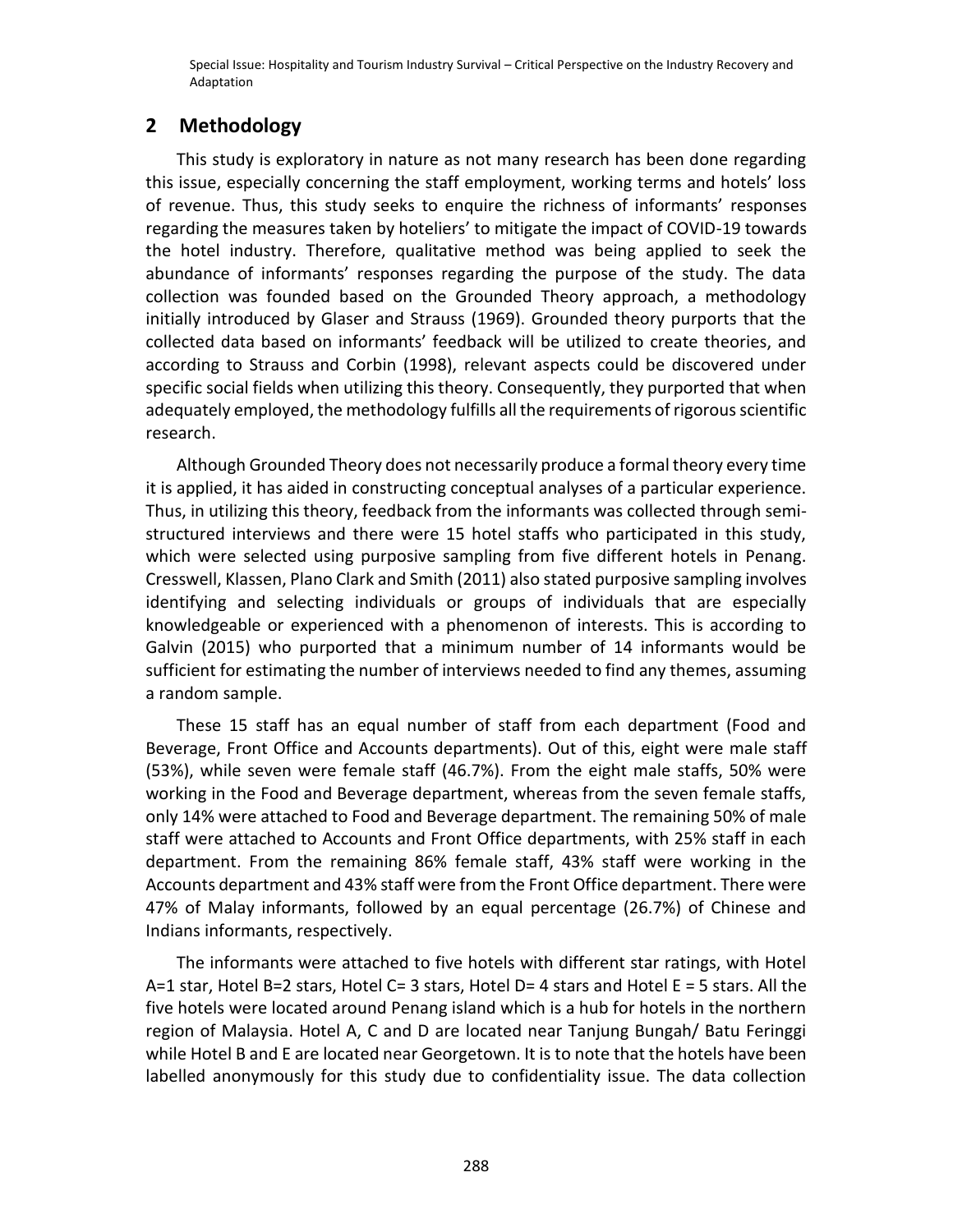process took approximately six working days, with an average of three participant interviews conducted daily.

The information gathered through the data collection process was then analyzed thematically in accordance to the research aims. The first step in analyzing qualitative data includes transcribing the responses of the 15 informants from their respective interview scripts. The verbatim transcripts were read several times to uncover similar key words or recurring terms. Such phrases/sentences from the verbatim transcripts were extracted and coded accordingly. During the coding process, the codes were constantly compared and refined until the themes emerged from the data. Following this, tables and figures were used to present the emerged themes from the data. Excerpts of responses with emphasis on key terms of the research were also used to support the emerged themes wherever necessary.

# **3 Findings**

As mentioned, the objective of the study was to highlight the measures taken by the hoteliers' to mitigate the impact of COVID-19. 15 informants were interviewed during the data collection process. The questions posed were channeled towards getting feedback based on two conditions – in terms of staff employment and working terms, while the other issue explored was regarding the steps taken by the hotel management in order to reduce hotels' loss of revenue.

For the steps taken by the hotel management to cope with the impacts of COVID-19 pandemic in relation to staff employment and working terms, all 15 informants gave the same response which is themed as "lowering the cost of operation", and the emerged theme is graphically represented below (Figure 2).



Figure 2: Consensus theme in terms of staff employment and working terms

Based on the responses of informants, two sub-theme strategies were found to be practiced by the hotels under the theme "Lowering the cost of operation". The first strategy to lower the hotel operation cost was to reduce the number of employees working in the hotel, while the other strategy was to decrease their salaries. Based on these sub-categories and further information collected by the interviews, it was seen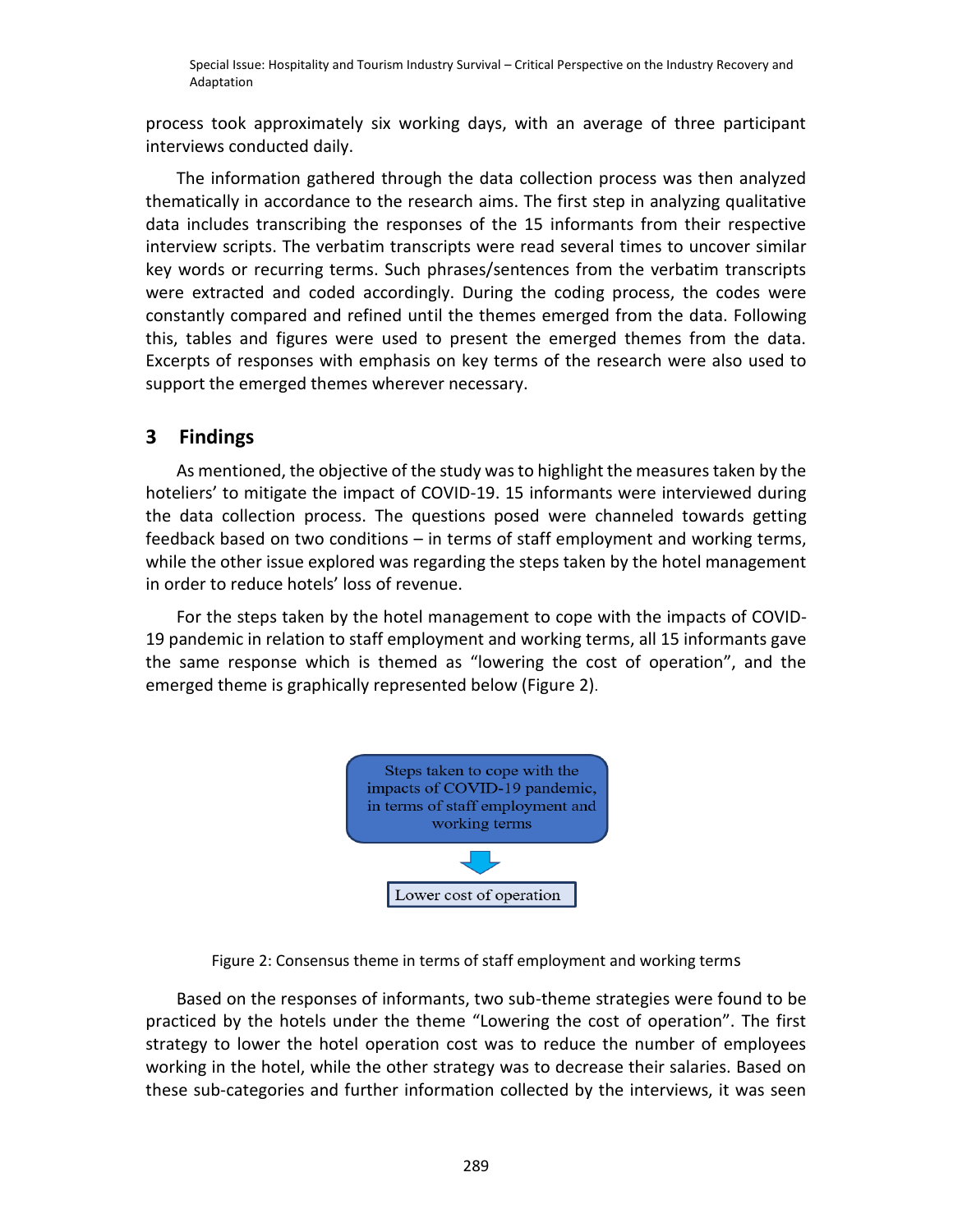that approximately 67% informants mentioned that their respective hotels lowered their operation cost by reducing the number of employees by stopping the hiring of parttime staffs and implementing staggered or flexible working schedule in their daily operation.

This could be supported by the following quotes:

*"…our management implemented staggered working hours to reduce the number of employees at a time in the hotel…" (Informant 2)*

*"…my management stopped taking in part time workers …" (Informant 9)*

*"…we followed staggered working timetable, meaning, each of us go for leave and come back to work at different times, so that there will be minimum number of employees at the hotel…" (Informant 12)*

On the other hand, in terms of decreasing staffs' salaries, around 33% informants mentioned about unpaid leaves and salary cuts as other ways to cut the hotel operation costs, as per observed in the following excerpts:

*"…many employees were sent for unpaid leave for cost cutting…" (Informant 4)*

*"…unpaid leave was the only choice. They wanted to retain their staff at the lowest cost possible…" (Informant 5)*

*"…until now we are still working with partial salary and no allowance. …" (Informant 6)*

Further, data was analyzed regarding the second condition which examined on what are the steps taken by the hotel management to mitigate the impacts of COVID-19 pandemic, in terms of hotel's loss of revenue. Following this question and careful iteration of the interview transcripts, three themes emerged based on the informants' feedback. The emerged themes for responses obtained were listed in Table 1 to signify the frequency the themes were mentioned by the informants, while the themes were also graphically represented in Figure 3.

| Theme                       | Participants                          |
|-----------------------------|---------------------------------------|
| Increase room sales         | 11, 12, 14, 15, 16, 17, 110, 114, 115 |
| Venture into other services | 13, 18, 111, 113                      |
| Extend bookings for events  | 19, 112                               |

Table 1: Emerged Themes in Terms of Loss of Revenue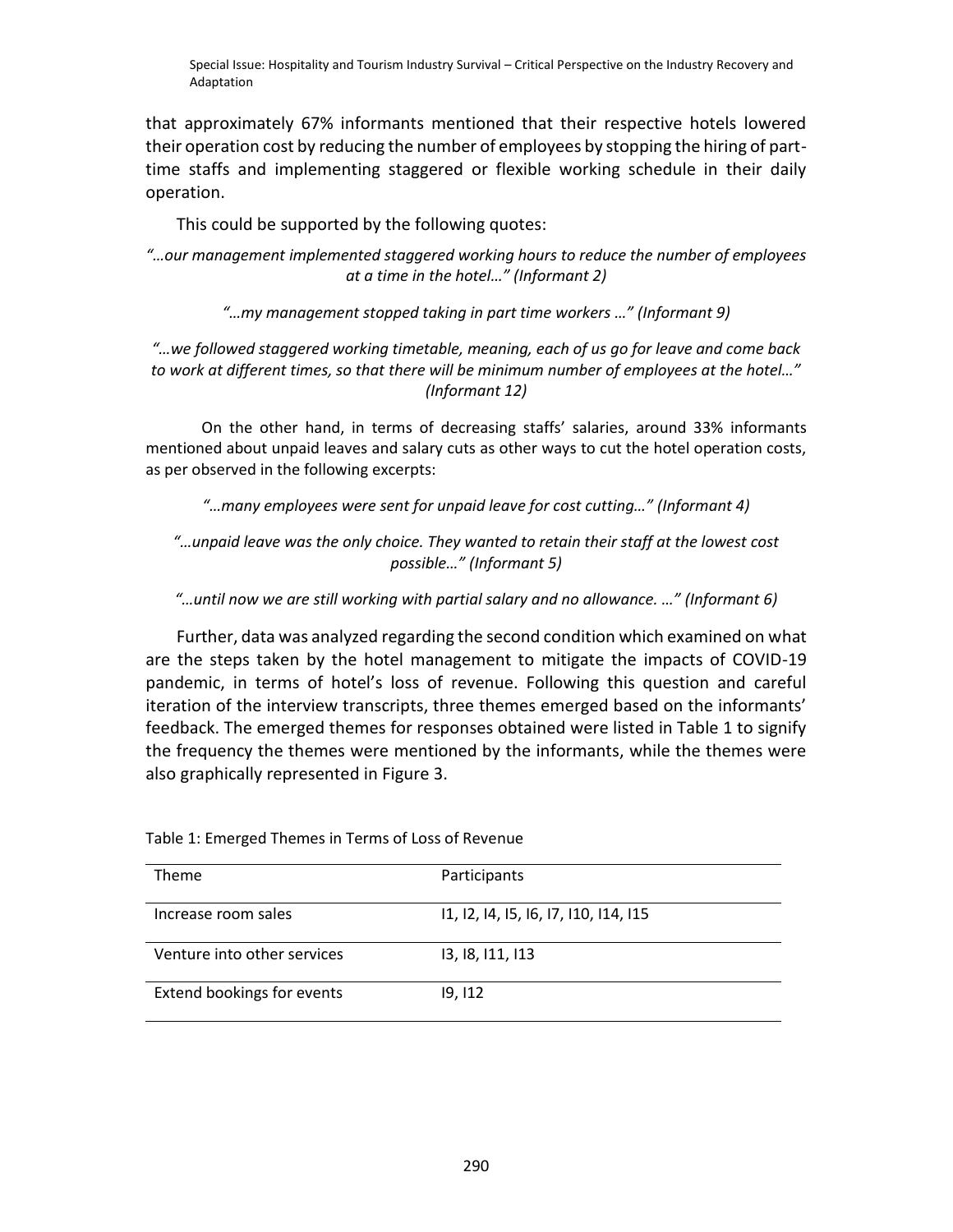

Figure 3: Emerged Themes For Loss of Revenue

Based on Table 1, there were three themes which emerged for steps taken by the hotel management to cope with the impacts of COVID-19 pandemic, in terms of loss of revenue. The themes were termed as 'Increase room sales, 'Venture into other services', and 'Extend bookings for events".

It was found that there were 60% informants stated their answers under the first theme, "Increase room sales'. The informants mentioned about how the hotel used several strategies to increase room sales and hotel occupancy. According to Informant 1, Informant 6, Informant 10 and Informant 4, rooms were sold at a lower price, whereas Informant 7 mentioned about offering rooms with complimentary items to encourage guests to stay longer at the hotel, in a bid to increase room sales as measure to counter during this pandemic. These feedback was supported by the following excerpts:

*"…room rates were reduced to encourage people to come and stay at the hotel…" (Informant 1)*

*"…We promote such rooms at lower-than-normal price to attract guests…" (Informant6)*

*"…we offered more discounts if guest stays longer…" (Informant14)*

*"… we had 'pay now stay later' promotions, whereby guests can buy the rooms much earlier than actual day of check-in at discounted price..." (Informant 10)*

*"…rooms are sold with complementary items such as fruits, soft drinks and local delicacies for tea/supper…" (Informant 7)*

For the second theme, 'Venture into other services', 27% informants stated that the hotel focused on other products especially food delivery as an alternative to generate revenue. According to Informant 8 and Informant 13, the demand for food delivery services by their Food and Beverage helped the hotels to sustain their businesses during the pandemic.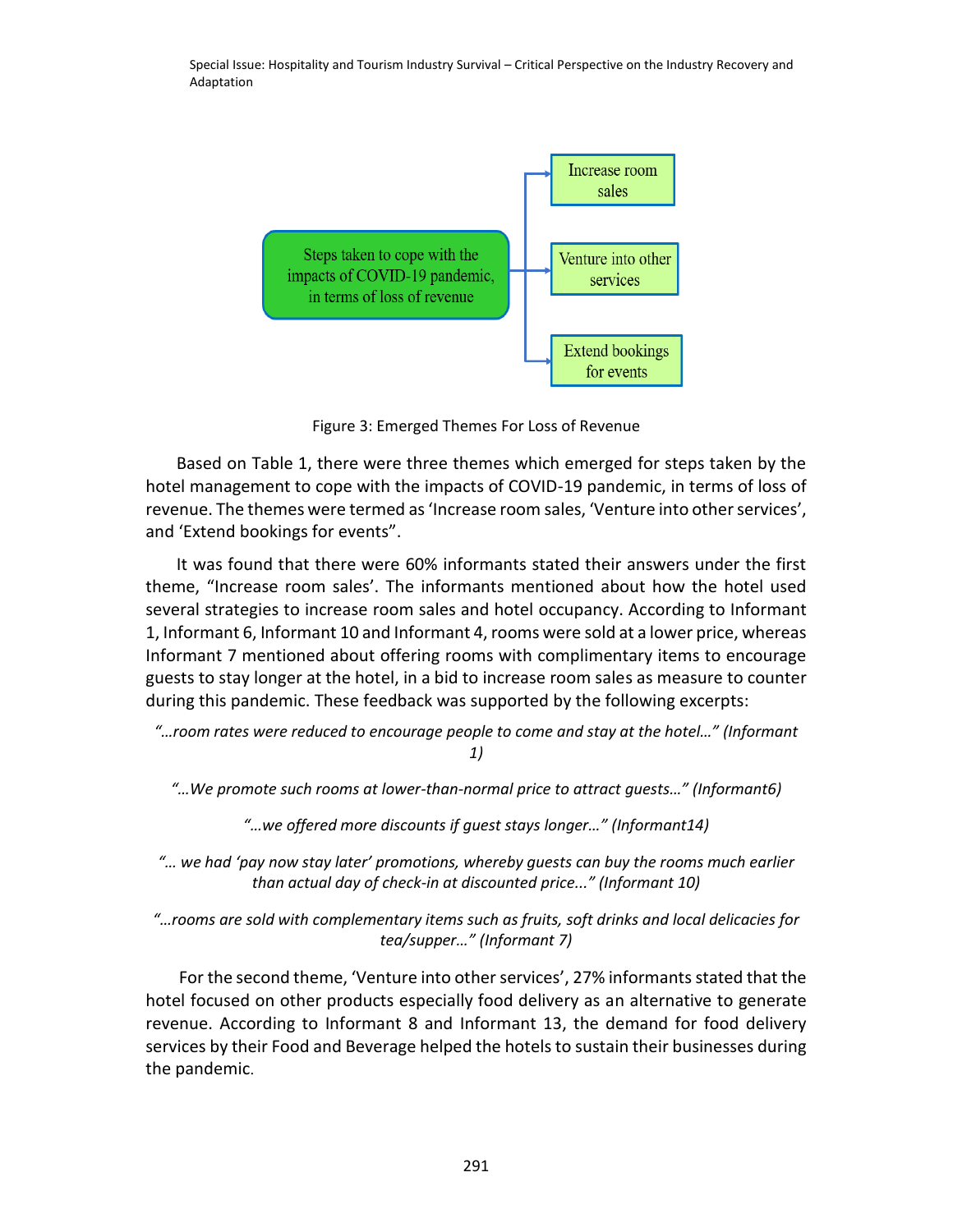*"…we focus on food delivery services as it gained high demand, especially from those working from home. …" (Informant 8)*

*"…the hotel's F&B was making money through take-away and delivery orders. That helped the hotel to survive the worst time…" (Informant 13)*

For the third theme, "Extend bookings for events', 13% informants stated that the hotel allowed clients to extend the bookings which were made earlier for event halls to customers' preference new dates without additional payments in order not to lose potential revenue. These can be seen by these excerpts:

*"…instead of cancelling the bookings, we encouraged clients to extend the booking of halls and conference rooms to infinite dates …"* (Informant *9)*

*"…our hotel offered clients the facilities to extend bookings they made for events without additional charges…" (Informant 12)*

#### **4 Discussion**

The Grounded Theory approach which acts as the underpinning theory for this study has provided the necessary conceptual underpinnings in terms of some practical measures which could be replicated by other hoteliers in the case of any pandemic. Overall, based on the informants' feedback during the interview sessions, they were aware and knowledgeable about COVID-19 and they were also able to highlight the steps taken by the hotel industry in mitigating the impacts of COVID-19 towards the employment of staff and working terms, and also how to reduce the loss of hotel revenue.

In terms of staff employment and working terms, the hotels adopted the strategy of reducing the number of employees, which in turn reflected on their respective salaries to be reduced. This was conducted as an approach towards lowering the operation cost of the hotels. In regards to this, the hotels stopped hiring part-time staff, offered unpaid leave and imposed pay cuts on their existing staff. By taking these measures, the hotels may reduce the cost incurred for salaries of their employees. Besides, the hotels also opted for the implementation of staggered working hours. Staggered working hours helped to reduce the number of staff working in the hotel at a time. This may help hotels to reduce the payment of allowances and wages to their staff. On top of that, with less staff around, social distancing could be practiced more effectively among the staff to adhere with the government's social distancing policy thus reduce the incidence of COVID-19 infectiousness.

In terms of avoiding the potential loss of revenue, the measures taken by these hotels to fight the impacts of COVID-19 include increasing the room sales, venturing into other services and extension of bookings for events. Several strategies were used to increase room sales at the hotels. In this context, one of the most commonly used strategies was selling the rooms at a lower price. Offering rooms especially premium standard rooms and suites at cheaper prices in advance may help to attract more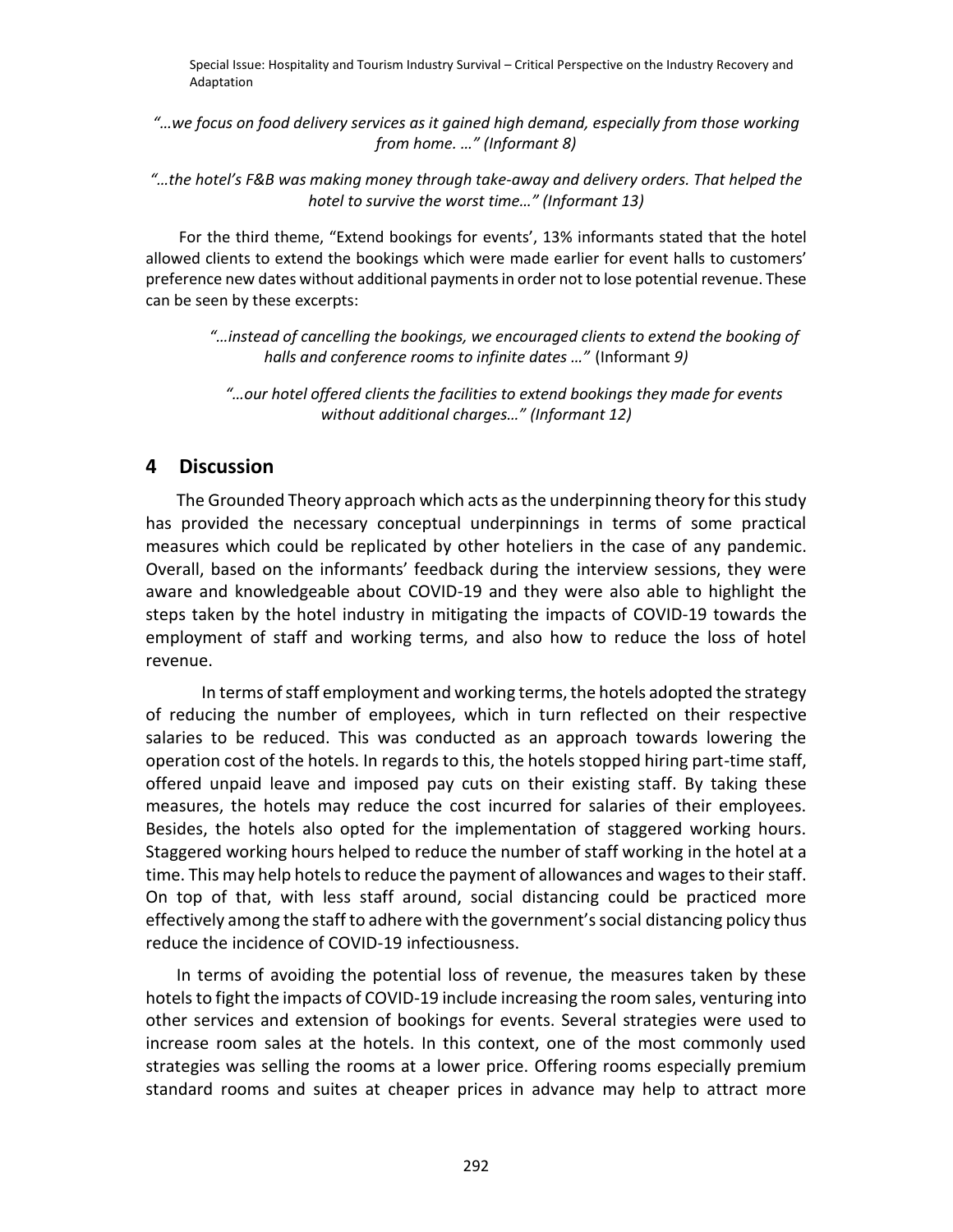potential guests once the travel restrictions are lifted. According to a study by Rodríguez-Antón and Alonso-Almeida (2020) on post-COVID recovery of hotel industry in Spain, redirection of hotel marketing and sales programmes and promotional packages are deemed to be the most essential step towards revenue generation. There were discounts given for longer stays at the hotels as well. Some hotels even offered complementary items such as breakfast or other in-house dining offers. These promotions were deemed necessary because there had been a price war among hotels in selling their rooms. As such, hotels that are more creative and innovative, will be able to offer the most competitive prices for their rooms thus may secure more sales and generate higher revenue.

The hotels also diversified their businesses into other value-added services as an alternative to generate revenue. This includes food delivery service. Now, with many governments prohibiting Food and Beverage outlets from opening for dine-in guests, the food delivery business has been gaining popularity. As the Food and Beverage sections of the hotels were also closed for dine-in due to MCO, the food and beverages were sold to public using food delivery and take-away services. These measures have ensured that the hotels were still able to generate some revenue through their Food and Beverage department by leveraging extra capacity in the kitchen to prepare meals that are ordered and delivered through online food delivery platforms. Yang, Li, Lau and Zhu (2021) purported that one of the contingency measures of China's five-star hotels is to salvage revenues during COVID-19 pandemic is by entering online-to-offline (O2O) food delivery platforms.

There were also instances whereby a few hotels have also opened up their Food and Beverage operation outside of their hotel premises, whilst also offering stall-like prices to increase the volume of sales. This was in agreement to Hu et al., (2020) who stated that hoteliers need to consider alternative revenue streams from the various hotel operations when the usual business from room sales was badly hit by COVID-19. Hotels must take on the challenge to develop diversified products from its existing resources such as food delivery service, laundry services and limousine services to generate income. Apart from that, hotels may also consider selling its range of products such as bathrobes, beddings, towels, toiletries and electronic products on e-commerce platforms.

Besides, some hotels also offered an extension for all bookings made for events at their hotels without any additional charges. This helped the hotels to secure the potential revenue which would otherwise be lost if the guests cancel their bookings due to having new dates of the events. By doing this, the hotels may also potentially generate more revenue from the banquet services which usually cater for the events. Similar strategy had been reported by Solomon (2020) and Ranasinghe et al., (2020) in business recovery of hotels in Ethiopia and Sri Lanka, respectively due to COVID-19. According to these authors, flexibility is one of the primary marketing 'tools' as it will help to attract potential business. This includes allowing guests to move a booking to a new date in compensation for emergency cancellations and offering flexi-rates for event venues. By offering flexibility to the guests, hotels can enhance their confidence to make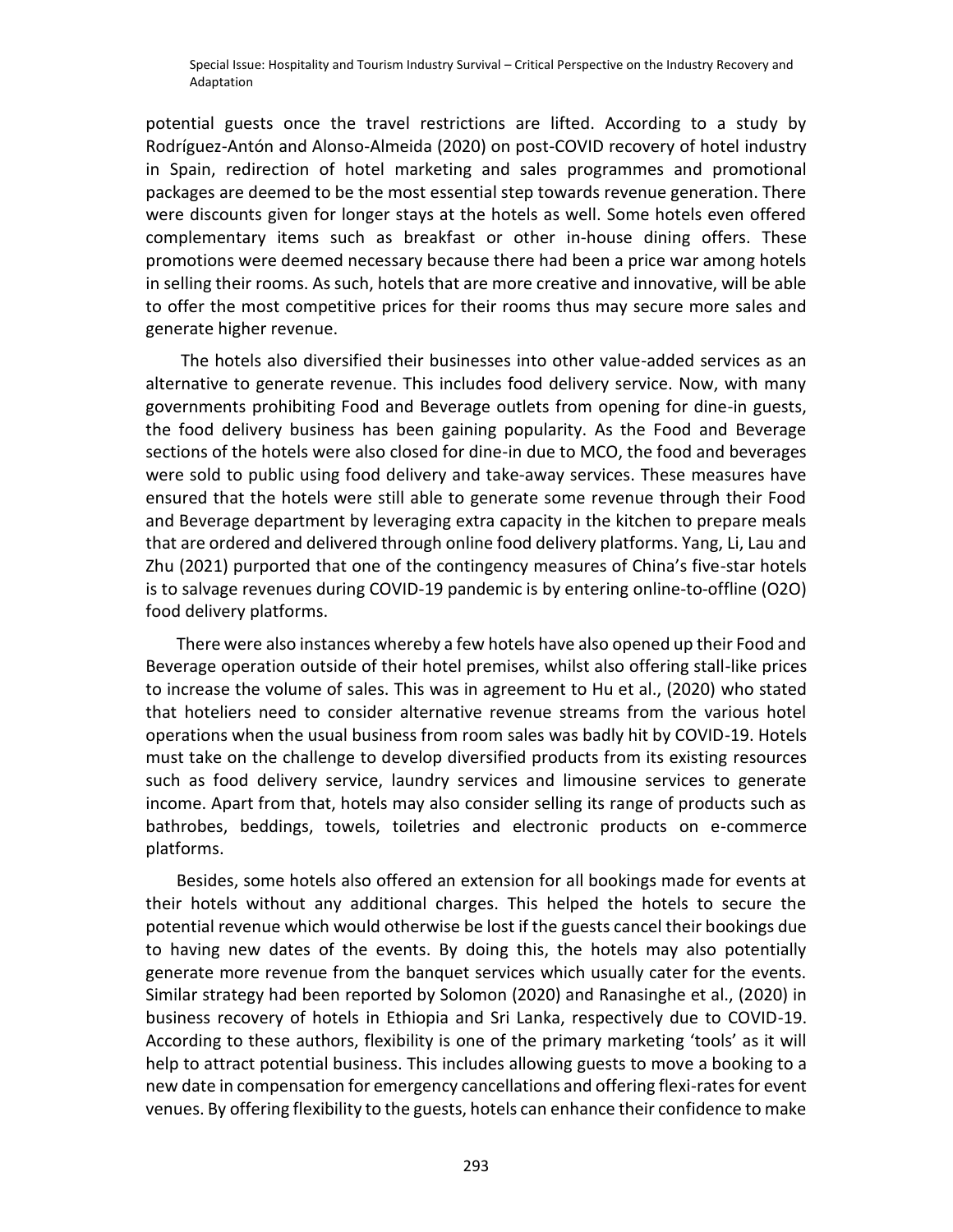bookings for accommodation, as many of them may be worried about penalties they have to pay in the case of cancellation.

In regards to this, hoteliers may look into the adoption of appropriate marketing models in order to increase sales and revenue. For instance, Aburumman (2020) have proposed Kotler's extended marketing mix model as a framework of choice for hoteliers to optimize their performance in the post-COVID market. Thorough demand and profitability analyses on the 5Ps of this model (product, price, people, promotion and place) are expected to highlight the business recovery opportunities in the different market segments. A study on the hotel managers' perceptions and strategies to recover from the COVID-19 pandemic by Herédia-Colaço and Rodrigues (2021) also suggested hoteliers' to develop marketing initiatives such as rendering long-term vouchers to increase sales. This measures may provide some basis for theoretical contribution for this kind of study, especially concerning the unique nature of the hospitality industry.

# **5 Implications of the Research**

COVID-19 crisis is seen as making unprecedented effect on hotels around the world. Thus, adequate groundwork by researchers should be done to strengthen theory and knowledge in this area to help in building the resiliency of hotels and achieve effective post-COVID recovery. In this regard, the undertaken research has practical implications towards the hotel industry in terms of strategies to overcome the challenges faced due to COVID-19 pandemic. The findings of this study especially on how the different hotels coped with impacts of COVID-19 from the aspect of staff employment and working terms, in addition to mitigating the loss of revenue that might be caused by the pandemic could be a good source of reference for industry players.

It has become critically important now for the hoteliers to look into ways to maintain the operation of its facilities at the most economically feasible scale despite the plummeting demand for accommodation. This is to ensure continuity of business, apart from generating considerable amount of revenue to sustain its facilities, employees and potential influx of guests. Thus, the management of hotels which are equally affected by COVID-19 may consider and adopt similar measures implemented by their counterpart hotels as part of their efforts to withstand the current challenges.

For instance, strategies such as offering unpaid leave, pay cuts, reshuffling of staff work schedule and implementation of staggered working hours may provide a better solution for employee management during the pandemic instead of retrenchment, as this would help the hotels to retain its talents and manpower until the situation improves in future. On the other hand, alternative services offered by the affected hotels such as food delivery or even renting their parking lots may also be adopted by other hoteliers in order to diversify their ways of generating income as room sales takes a nosedive (Solomon, 2020). This would help the hotels to survive financially during the pandemic.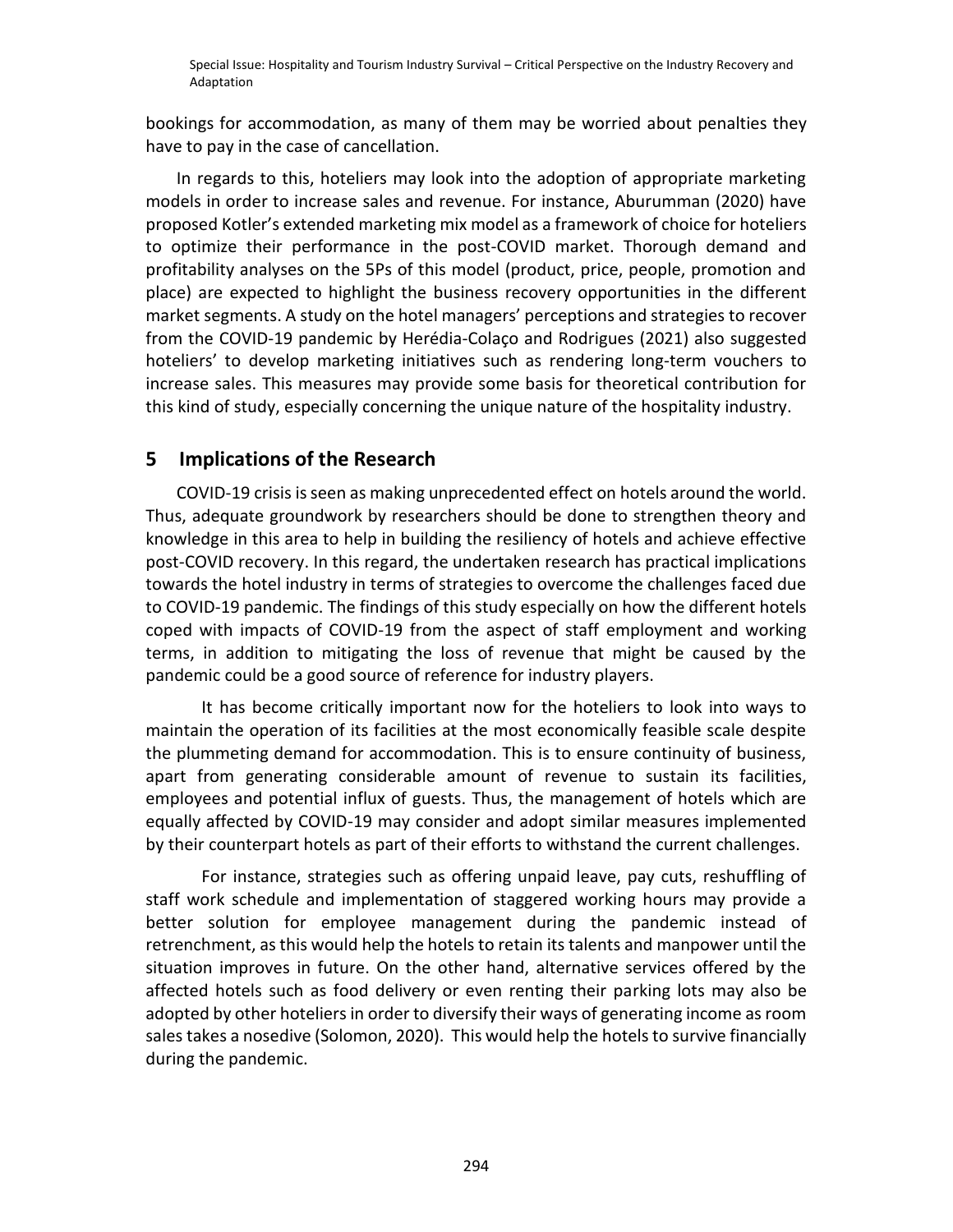The findings of this study also have practical implication towards the authorities and ministries responsible for the operations and sustainability of hotel industry during the strike of COVID-19. The information gathered through this study may inform the relevant authorities and ministries on challenges faced by the hoteliers which urgently need their interventions, both for short and long-term sustainability.

## **6 Conclusion**

As a conclusion, the responses gained from the informants on the measures taken by their respective hotels were seen as timely in mitigating the impacts of COVID-19. They had expressed their concern regarding the pandemic and how it affects their job security, especially in terms of their working terms, staff employment and potential loss of hotel revenue. A loss of hotel revenue will therefore affect their job security in the medium and long term. The survival of hotels depends heavily on the demand for their services and products. It is so unfortunate that the pandemic had resulted in significantly lower revenue to these hotels from their usual businesses.

Although there had been financial incentives provided by the government for short-termed survival of all affected hotels, yet it is insufficient for long-term recovery of the industry. Further, there is high ambiguity on recovery of the industry among the staff and they highlighted their expectations on government's intervention to boost tourism activity. On overall, the findings managed to adequately answer the research aims of the undertaken study and provide useful insights on measure undertaken by hoteliers to mitigate COVID-19 impact which supported the existing literature gap. Hence, it has become critical to conduct researches similar to the undertaken study in order to identify and highlight the strategies that will help the hotel industry to sustain their businesses, specifically in more focused areas of hotel operations. Thus, this will aid in conveying some innovative ideas as alternative strategies in redesigning Malaysia's tourism landscape amidst this challenging situation.

# **7 References**

Aburumman, A.A. (2020). COVID-19 impact and survival strategy in business tourism market: The example of the UAE MICE industry. *Humanit Soc Sci Commun*, 7, 141.

- Ashraf, B.N. (2020). Economic impact of government interventions during the COVID-19 pandemic: International evidence from financial markets. *Journal of Behavioral and Experimental Finance*, 27, 1-10.
- Baker, S.R., Farrokhnia, R.A., Meyer, S., Pagel, M. & Yannelis, C. (2020). How does household spending respond to an epidemic? Consumption during the 2020 Covid-19 pandemic. *National Bureau of Economic Research*
- Bonaccorsi, G., Pierri, F., Cinelli, M., Flori, A., Galeazzi, A., Porcelli, F., Schmidt, A.L., Valensise, C.M., Scala, A., Quattrociocchi, W. & Pammolli, F. (2020), Economic and social consequences of human mobility restrictions under COVID-19. *Proceedings of the National Academy of Sciences*, 117(27), 15530-15535